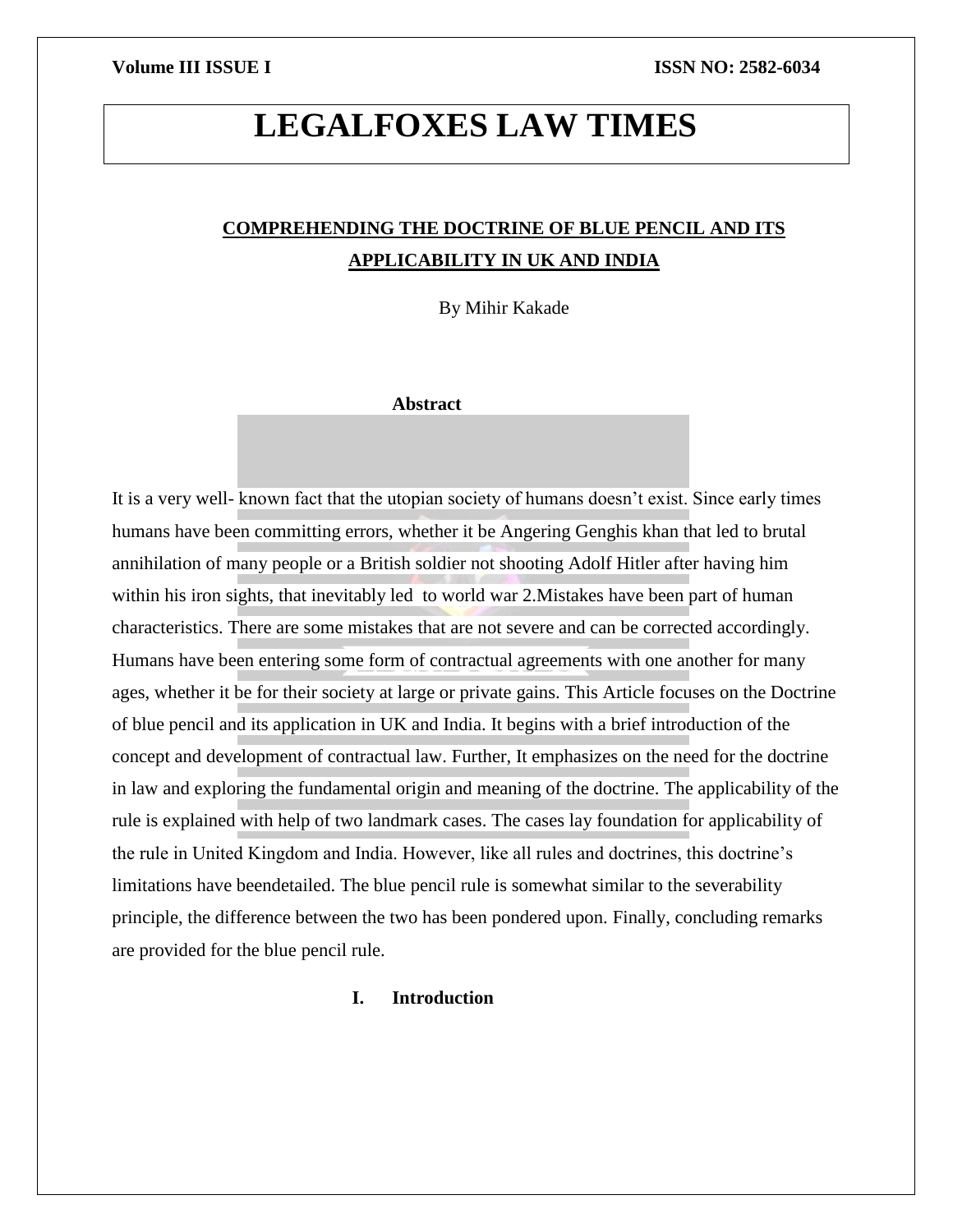Editors often make mistakes or correction when writing scripts. They ought to keep pace with changing scenarios affecting their writing ranging from social to economic changes. They make use of 'The Blue Pencil' for any changes, it is used by copy editors or sub-editors to point out necessary corrections in a written copy. The reason to use a blue pencil is that it wouldn't show in some lithographic or photographic reproduction processes; these are recognized as non-photo blue pencils.

The contract law is a branch of private law governing the relationships amongst individuals. It is the common ground and meeting point of law, ethics, philosophy and economics. Theinstitution of contract is the product of moral and economic factors. when moral ideas progress economic forces change, the institution of contract is bound to be influenced by such changes and the law ought to keep pace with changing times. However,a contract is even entered with the state in fields such as marriage, labour relations, transport, banking, rent control and other commercial activities.

There are times that Within the sphere of contracts and restrictive covenants, certain errors can arise due to illegality. Under such situations rather than declaring the entire contract void and unenforceable thereby causing harm to the parties, a 'blue pencil' is used to alter, remove or add words to the clauses causing issues. It is a rare circumstance where a contract will be completely illegal and certain portions may be completely lawful. The question then arises is that whether illegal parts can be separated from the contract and then can such a contract be enforced. Nearly all cases take place in context of restraint of trade, still the following principles are applied to contracts<sup>1</sup>. The Doctrine of blue pencil is useful for courts and the parties concerned as these errors of illegality can be remedied without the loss of the entire contract or restrictive covenant in question. The doctrines application differs from state to state depending upon their legal system.

### **II.Development of contractual law**

A contract is defined as "a promise, or promises mutually exchanged, setting up, against the promisor or promisors, duties of performance which the law will recognize or enforce at the

<sup>&</sup>lt;sup>1</sup> 9 Lord Hailsham, Halsbury's Laws of England297 (4th ed. 1973 - 1987).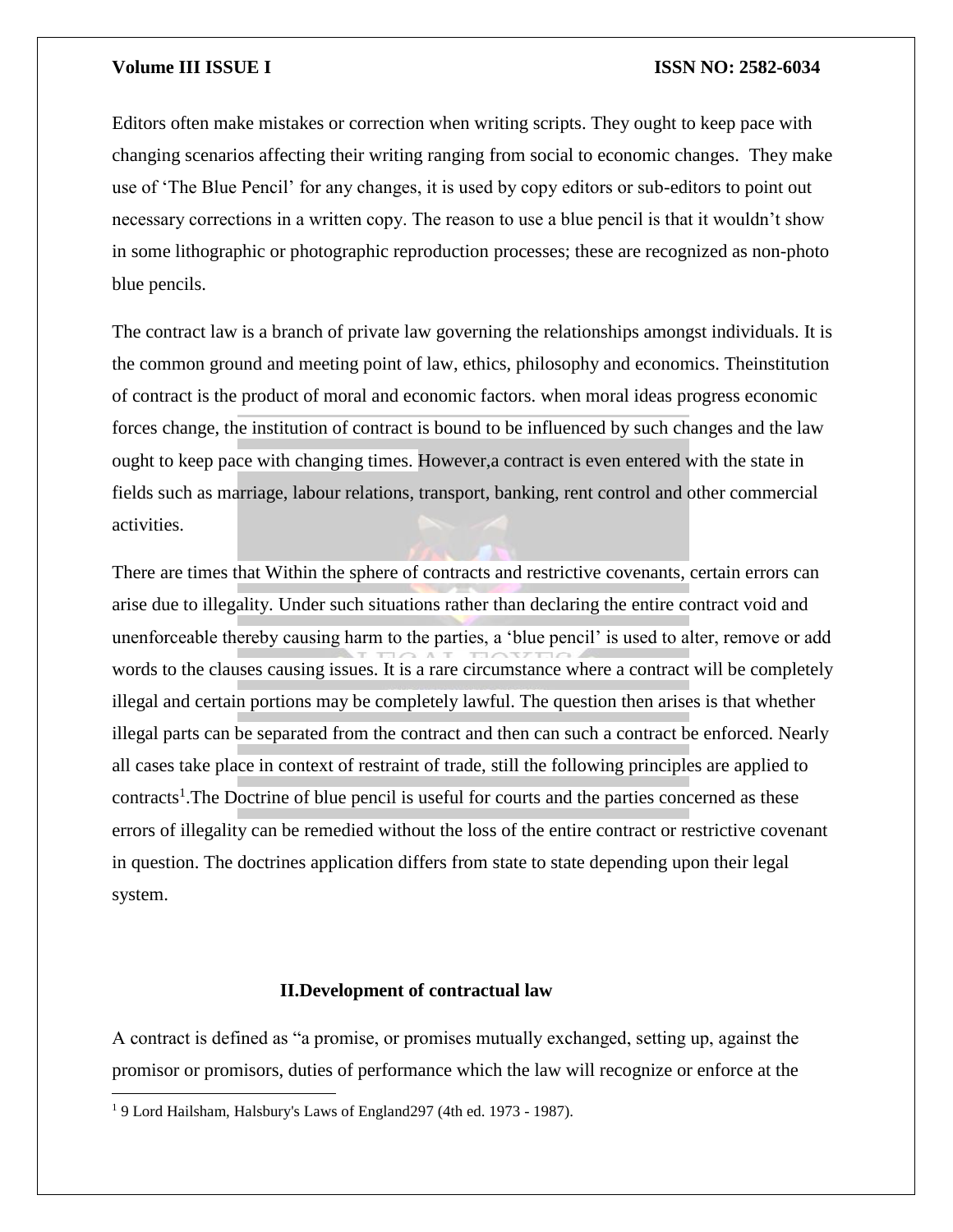$\overline{\phantom{a}}$ 

#### **Volume III ISSUE I ISSN NO: 2582-6034**

instance or for the benefit of the promise or promises, or of a third party intended to be benefitted."<sup>2</sup>

The roman law of contracts was developed with recognition of several categories of promises to be enforced than making a any criteria for enforcing promises. It was known to the English, nonetheless their influence slowly disappeared with breaking of the then roman political system. Due to this English courts had to revamp and construct the law. The courts succeeded in a staggering manner keeping in view the fact that when they began, contract law of the English was progressive than primitive societies<sup>3</sup>.

Contracts are governed and enforced by courts of law on the principle that promises are sacred. The thought is given validity with the argument that mechanisms to secure expectations of people is important to maintain a rational society. The modern law of contract owes its origins to the 19<sup>th</sup> century is based on foundations of wills and reliance theories. The theory of wills as stated by Charles wills<sup>4</sup> argues that contractual obligations are virtue to the wills of parties contracting. The reliance theory disallows the unjust enrichment; a party who depended on others promise needs to be compensated based on expectancy value. This theory is mainly is favoured by the English law as the English contract is focused on wealth contracts requiring monetary consideration as essential element for creation of binding contracts<sup>5</sup>. The English common and statute law came into India by charters of  $18<sup>th</sup>$  century established by the courts in three presidency towns of Calcutta, madras and Bombay. The charter Act of 1833 provided a legislature for British India and made laws known as acts. This included the Indian contract Act, 1872 within it. The Indian contract lawhas several of its principles and provisions adopted from the English contract act.

<sup>&</sup>lt;sup>2</sup> I C.G. Weeramantry, The Law of Contracts, 82, (Stamford Lake Publication, 2012).

<sup>3</sup>*History of the Indian Contract Act 1872*, Law Teacher (Nov 2013), https://www.lawteacher.net/free-lawessays/contract-law/history-of-the-indian-contract-act-1872-contract-law-essay.php?vref=1, (31 January 2021). <sup>4</sup> Charles Fried, Contract as Promise – A Theory of contractual obligation, (Harvard University Press, Cambridge, Massachusetts, and London, England, 1981).

<sup>5</sup>Thushanthiga Kumarasoorier, *How Are We Using the Blue Pencil? a Critical Analysis of The Application Of "Blue Pencil Rule" in illegal contracts in Sri Lanka*, 10 IJBEL, Aug 2016.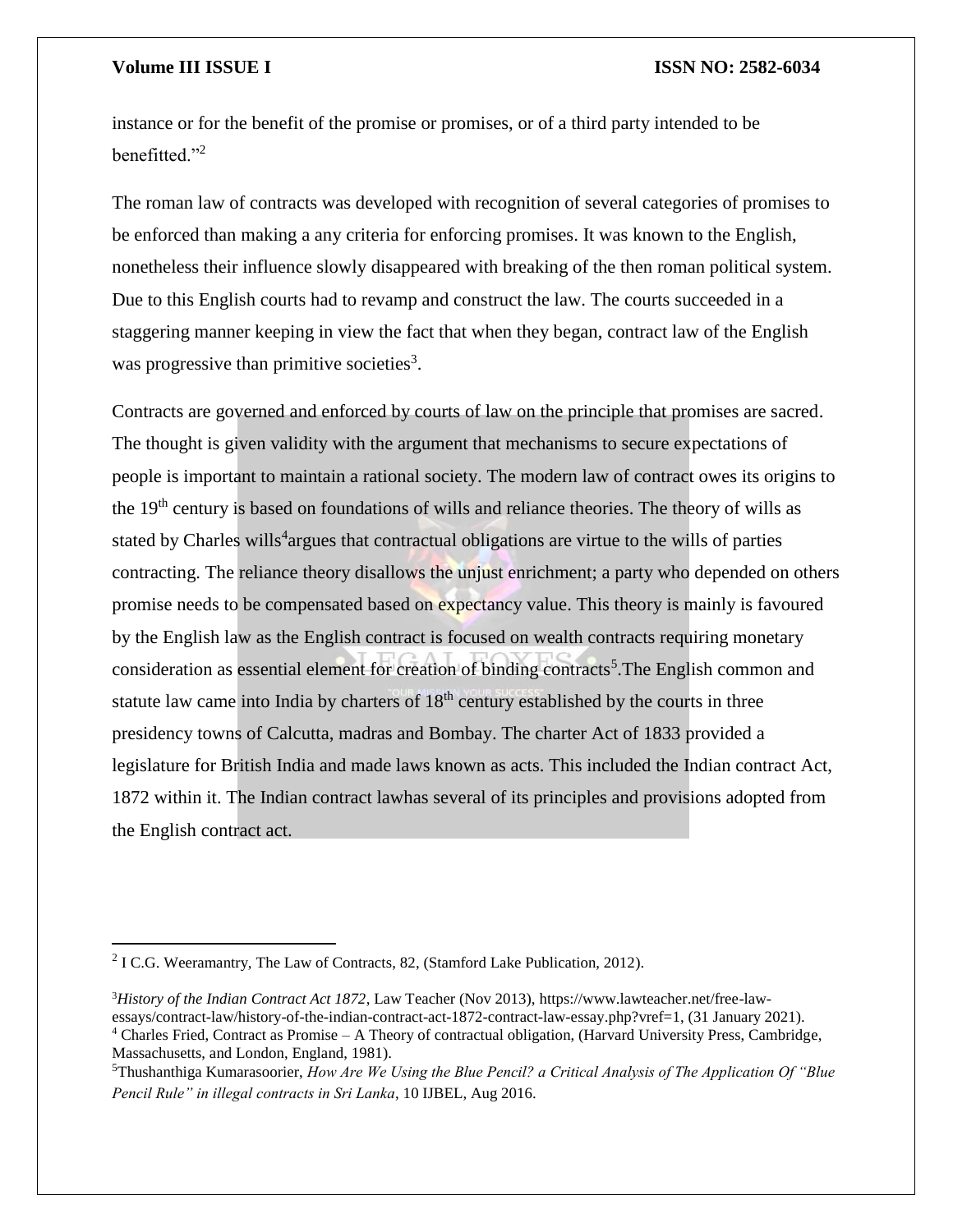### **III. Need for the Doctrine**

The question does arise as to why the doctrine is needed, and what would be its usage. To understand this, it is important to know that the principle underlying the doctrine of blue pencilis correctional in nature. This is because it seeks to remove, alter or change the offending clauses or words present within a contract.

The need for the usage of doctrine mainly arises due to illegality in the contract or non- compete agreements in disputebetween the parties.It is amongst the major reasons affecting the validity of contracts.As a result, a contract between the parties can be entirely illegal or partly illegal. This can have major repercussions on the position of the parties in terms of the contract and may cause a substantial amount of mutual damage them. It avoids such problems and issues the doctrine comes to the rescue. NonethelessAccording to contract law, when there is illegality the entire contract is deemed to be void ab initio. When this happens, the legal repercussionscan be seen by use of blue pencil rule. It seeks to severance as per doctrine of severability or alteration of the objectionable promise or fundamental elements of a promise in order to deem the contract legal. Hence by this rule, illegal parts can be removed or altered to enforce the contract. Never the less it is to be borne that severability principlescannot apply to doctrine of consideration. Thus, in a circumstance where a promise is illegal consideration then the entire contract is invalid as per law $<sup>6</sup>$ </sup>

### **IV. Origins and meaning**

Blue pencil generally owes its origins to editors' actions of cutting out or editing portions of a text during proof reading with use of a blue pencil.Within the dictionary it basically means to edit, revise, or correct with or as if with a blue pencil; especially, to censor<sup>7</sup>. However, under the ambit of law, it has a similar application upon contracts. It seeks to remove illegal parts of contracts for subsistence of other parts deemed to be legal in nature. For a long time, the

 $6$  Hopkins v. Prescott (1847) 4 C.B 578.

<sup>&</sup>lt;sup>7</sup>Readers digest universal dictionary 179 (Readers Digest Association Limited,  $1<sup>st</sup>$  ed. 1998).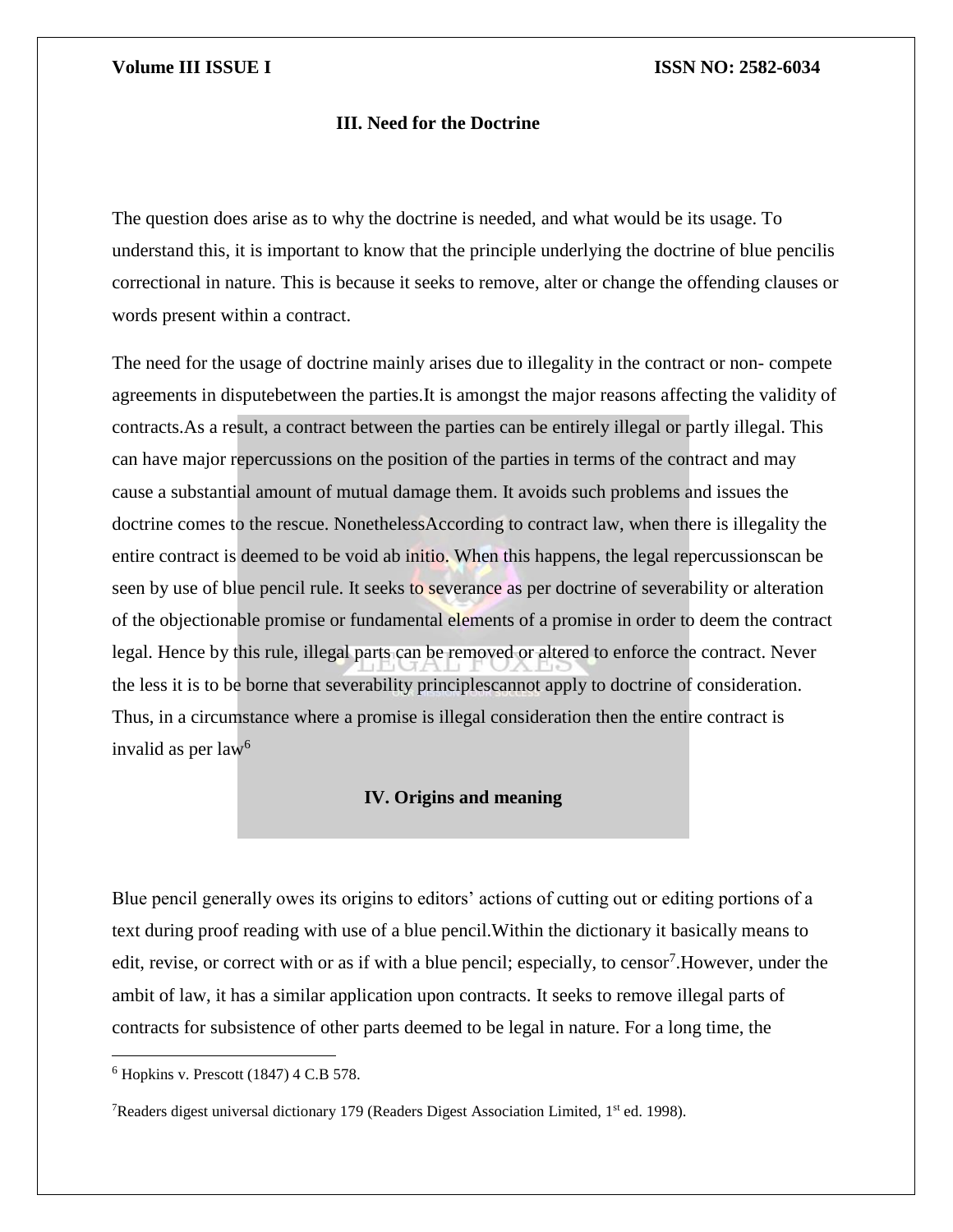severability rule was utilized, where courts were able to sever the illegal part from legal and enforce the legal portions. The problems with this rule were that it prevented any sort of alteration or change to the illegal portion, as on many occasions' severability wasn't an option.Thus in 1843 in the case of *mallan vs may*<sup>8</sup> a new rule was formulated; at the time the rule was not given a definite name but came to be soon known as the blue pencil rule.

It wasn't until when Lord M.R Stemdale in the case of *Attwood v Lamont<sup>9</sup>* coined the term 'blue pencil'.Moreover, this case formulated the rule known as the blue pencil rule in order to test severability of contracts. This legal rule known to many countries allows removal of illegal part from the legal part and having the legal portion of a contract to stand and be enforced. The offending clauses are thereby invalidated by running a blue pencil upon the said parts.

The rule was utilized and furtherevolved in the case of *Nordenfelt v.Maxim Nordenfelt Guns and Ammunition Co Ltd<sup>10</sup>* where the court held that the said covenant is valid as long as it relates to business or trade of the manufacturer of guns, gun mounting or carriages, gunpowder explosives or ammunition but was wide within its application for 25 years. Hence, the court accordingly struck down the portion by running blue pencil upon it.According to Black laws dictionary, it defines doctrine of blue pencil as"judicial standard for deciding whether to invalidate the whole contract or only the offending words<sup>11"</sup>.

Over the years the doctrine has gone through several modifications depending on its applicability in common law jurisdictions. Some of them have a strict blue pencil rule thereby not permitting courts to write again overboard non-compete agreements. The strict approach allows courts to sever the overboard provisions and enforce the remaining portions, whereas the liberal approach allows rewriting of provisions overboard.

### **V. Applicability of the rule**

```
8
[I843] 11 M.&W. 653.
```
 $^{9}$ [1920] 3 K.B. 571.

l

<sup>10</sup>[1894] A.C. 535. <sup>11</sup>BLACK'S LAW DICTIONARY (Bryan A. Garner 10TH ed.2014).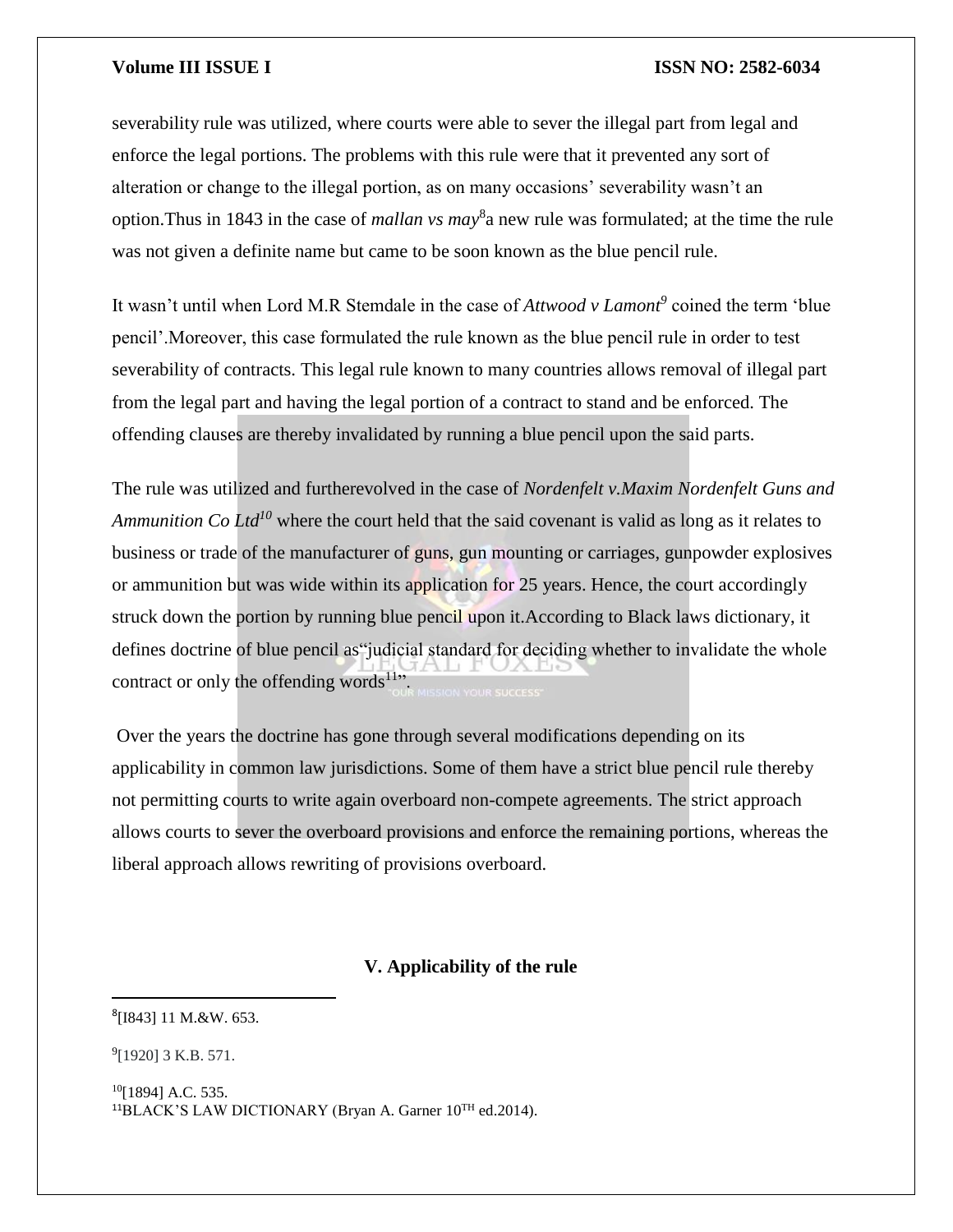It has been known that courts rarely enforce agreements that are unreasonable in part<sup>12</sup>. When an agreement made by an employer is unreasonable in nature, then such an agreement would be either invalidated or the offending portion would be removed out. This doctrine in large part founded on understanding that there is not always a sinister purpose behind an overboard restrictive covenant<sup>13</sup>. The applicability of the rule differs from state to state, there have been various interpretations regarding applicability of the rule. The courts have understood that blue pencil severance may be used sparingly and in scenarios where the portion under contention of being removed is severable and isn't part of the main body of the restrictive covenant<sup>14</sup>. It is necessary to understand that the rule ought to be applied when the real construction of the clause cannot stand the reasonability test without addition by way of writing or deleting few words from the said clause in consideration<sup>15</sup>, nonetheless the usage shouldn't be in a way so as to have a completely different meaning.

First circuit<sup>16</sup> of the united states of America has developed a Three pointer approach. 1) All or Nothing approach which removes the entire restrictive covenant if any portion is unenforceable. 2) blue pencil approach that permits courts to enforce reasonable terms given the fact the covenant remains grammatically sound once the unnecessary portion is struck out and 3) partial enforcement that seeks to reform and enforce the restrictive covenant to the reasonable portion unless there exist circumstances that indicate bad faith on behalf of the employer.

 $\overline{a}$ 

<sup>12</sup>Michael J. Garrison & John T. Wendt, *The Evolving Law of Employee Noncompetition Agreements: Recent Trends and an Alternative Policy Approach*, 45 AM. BUS. L.J. 107, 142–45 (2008).

<sup>13</sup> Reddy v. Cmty. Health Found, 298 S.E.2d 906, 914 (1982). <sup>14</sup>Mason v. Provident Clothing and supply co. Ltd, [1913] AC 724.

<sup>&</sup>lt;sup>15</sup> The Littlewoods Organisation Limited v. Paul Melvin Harris, [1977] EWCA Civ J0803-1.

<sup>&</sup>lt;sup>16</sup>Ferrofluidics Corp. v. Advanced Vacuum Components, Inc., 968 F.2d 1463,1469(1st Cir. 1992); Durapin, Inc. v. Am. Prods. Inc., 559 A.2d 1051, 1058 (R.I. 1989).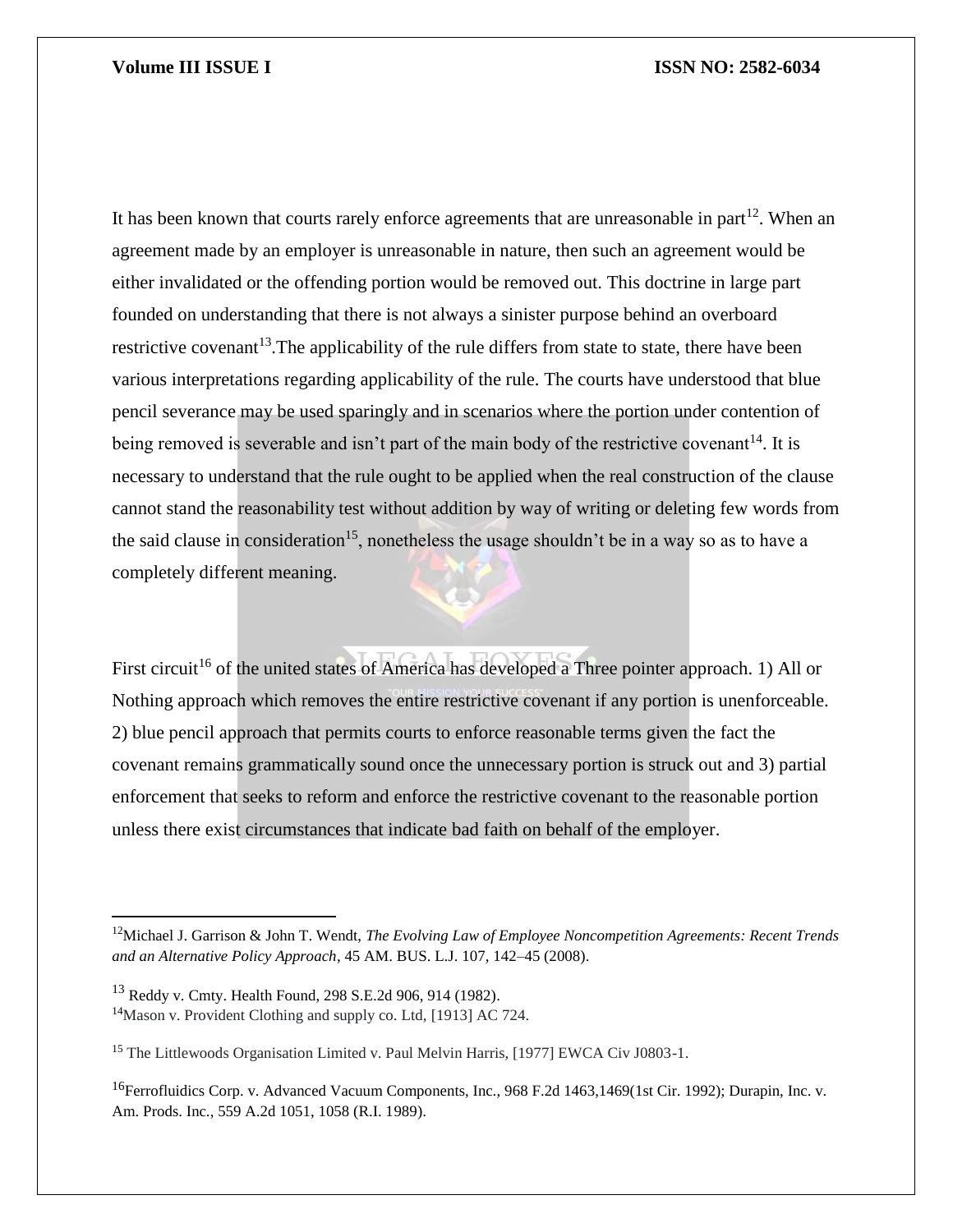The court of another jurisdiction belonging to another country also established a threefold test<sup>17</sup> to see the applicability of the blue pencil rule.

1) the unenforceable provision can be removed without the need of adding or changing the words of what portion subsists.

2)whether the remaining portion continues to be supported by enough consideration?

3) the deletion of unenforceable part wouldn't cause issues to the nature of the contract so that it doesn't become a contract which the parties never entered at all.

nevertheless, this test depends on type of severability that can be utilized within the present circumstances. Lord Bridge was of the view that, when textual severance is possible the 3-fold kicks in, but when it isn't possible the courts will need to then alter or modify the agreements in such a way so that it enables severance<sup>18</sup>. The court ought to do this if it is effecting no change in substantial purpose and effect of the impugned legislation<sup>19</sup>. Whereas a different view by lord lowry does exist, that says that an instrument which was on its face ultra vires can be considered to be held using blue pencil only when textual severance could happen and what then remains was left also passed the substantial severance test<sup>20</sup>. By understanding the above 2 rules propounded by courts of different nations it can be concluded that 3 schools of thought exist 1. all or nothing, 2. Strict rule of blue pencil and 3. Liberal rule of blue pencil.

1. All or nothing rule

<sup>&</sup>lt;sup>17</sup>Beckett Investment Management Ltd & Ors v Glyn Hall & Ors, [2007] EWCA Civ 613.

<sup>18</sup>Daymond v. South West Water Authority, [1976] 1 All. E.R 39.

<sup>19</sup>A.W. Bradley, Judicial enforcement of *ultra vires* byelaws: the proper scope of severance 293-300(P.L. 1990).

<sup>20</sup> Dunkley v. Evans [1981] 1 W.L.R. 1522.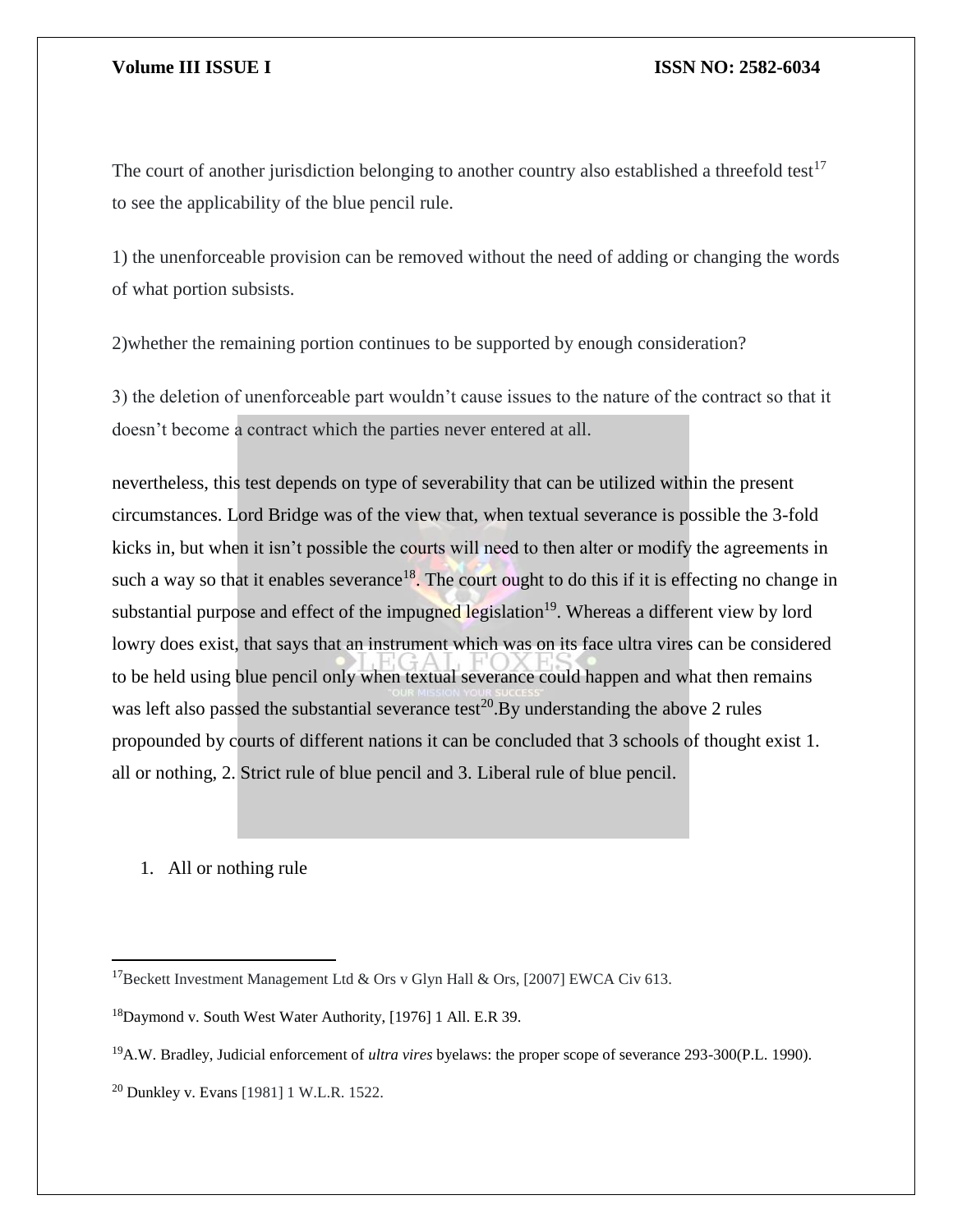This rule is also known as the no modification approach, as it basically precludes the application of blue pencil in any manner.It states that if any part of the contract appears to be illegal, then the entire contract would happen to be declared void.<sup>21</sup> When courts make attempts to alter or change the clauses of an agreement for applying the blue pencil rule,it causes hindrance in application of wills theory. One must understand that courts modifications would lead to a different type of liability upon the parties, in contradiction to the original will of parties. Because of this, courts should opt to refrain from either rewriting or striking the overboard provisions within agreements. Hence the 1<sup>st</sup> thing the courts what the courts need to do is determine if the restrictive portion is reasonable or not,<sup>22</sup> if not the courts will not alter or remove the provisions but rather refuse enforcement in entirety.

### 2. Strict rule of blue pencil

The strict approach allows the courts to sever the illegal portions, but prevents alterations or rewritings in any manner. Further, the only thing courts can do within this method is to strike the unenforceable portion and thereby enforce what is left in the agreement. The enforcement is permitted if such an agreement can be reasonably limited after the unenforceable portions have been severed.<sup>23</sup> The strict rule needs to be applied cautiously so as to not change the nature of the agreement than what was originally intended or render the agreement completely useless by ceasing its remaining clauses completely. The courts hence need to look in detail if this rule can be applied or not by looking into the structure of the agreement.

3. liberal rule of blue pencil

 $\overline{a}$ 

<sup>&</sup>lt;sup>21</sup>Thushanthiga Kumarasoorier, *How Are We Using the Blue Pencil? a Critical Analysis of The Application Of "Blue Pencil Rule" in illegal contracts in Sri Lanka*, 10 IJBEL, Aug 2016.

<sup>&</sup>lt;sup>22</sup>Griffin Toronjo Pivateau, Putting the Blue Pencil Down: An Argument for Specificity in Noncompete Agreements, 86 Neb. L. Rev. (2007).

 $^{23}$ Broadway & Seymour, Inc. v. Wyatt, 944 F.2d 900 (4th Cir. 1991).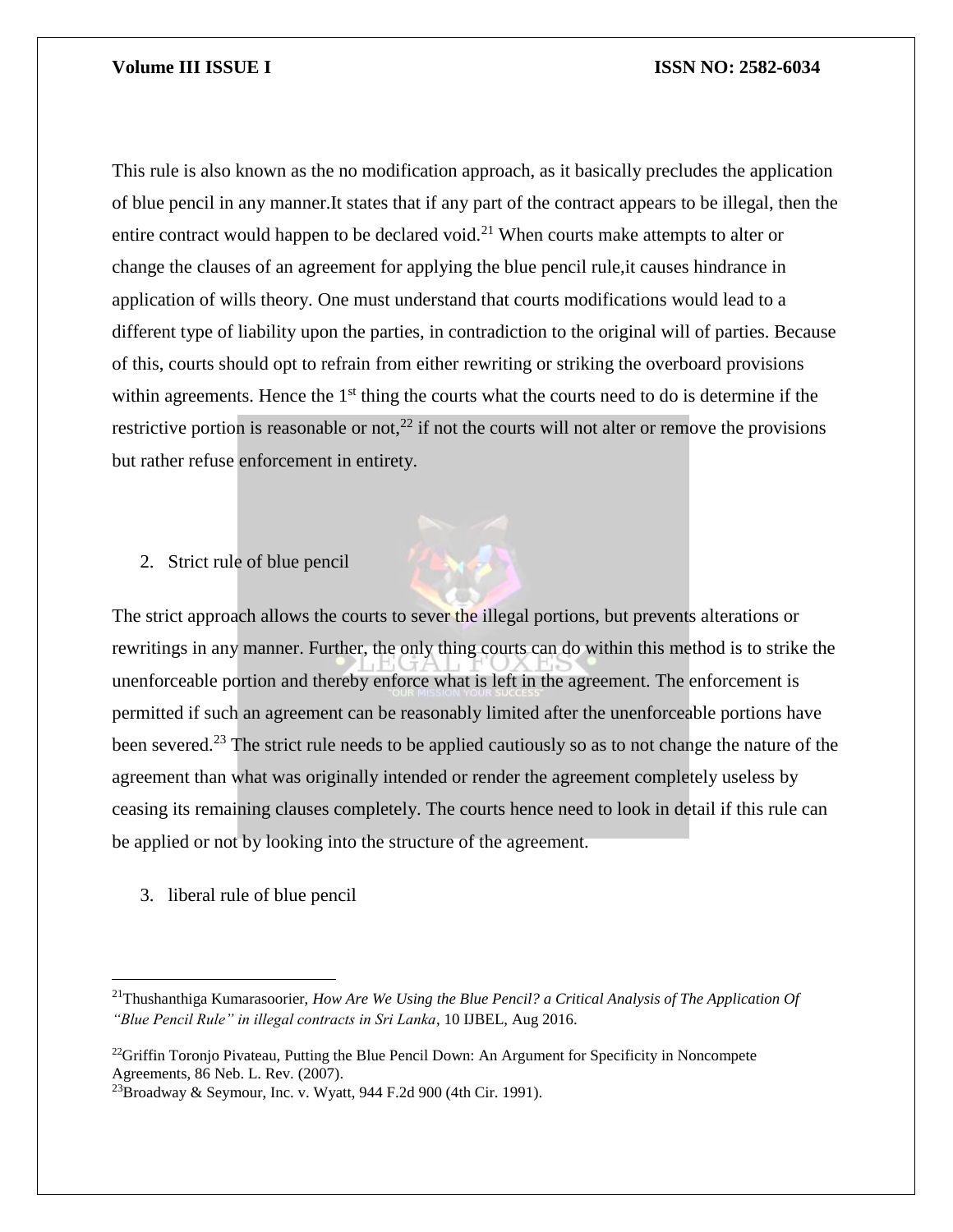the third rule also recognized as reasonable modifications approach, seeks to alter or remove the unenforceable portion of the agreement to reasonably limit restrictions discovered within the agreements<sup>24</sup>. Liberal rule has greater application since it gives a great leeway to change agreements substantively, as courts can utilize the rule to modify an illegal part of an agreement and enforce it to the extent that it would be reasonable. Courts however upon alteration or rewriting must have a consensus in contracting the portion so that it is no broader than what is reasonably needed to subsist the provisions.<sup>25</sup> What this means is that the original nature of the agreement shouldn't be changed than the intended one, as it was for the parties when they agreed upon.

### **VI. Application In theU.K**

The applicability of the doctrinein the UK is essential to understand, as it was  $1<sup>st</sup>$  coined and further developed there itself. Under the English law, doctrine of severance is used in situations where contracts are void at the common law on public policy and in cases void by statute. The doctrine is used for two purposes mainly,  $1<sup>st</sup>$  it so extracts the illegal portion of the contract thereby making the remaining operative in nature. This test has been formulated and laid down in the case of *Goodinson v. Goodison*<sup>26</sup>. The 2<sup>nd</sup> is to modify the illegal portion in such a way that the entire contract is legal and enforceable.

In circumstances where the consideration is illegal and if such illegality aids the substantial portion of the said consideration the contract is deemed void. Still if it is directed towards a subsidiary part of the contract severance is permitted. As for the  $2<sup>nd</sup>$  scenario the courts look for textual severability. Hence the courts of law at first look within the contract as to whether the contract framed by the parties to it can be divided into independent portions. However, if it is possible, the blue pencil doctrine can be used to sever out offending parts. English law prevents

l

<sup>24</sup>*Supra* note 15.

<sup>25</sup> Bess v. Bothman, 257 N.W.2d 791, 794 (1977).

<sup>26</sup>[1954] 2 All ER 255.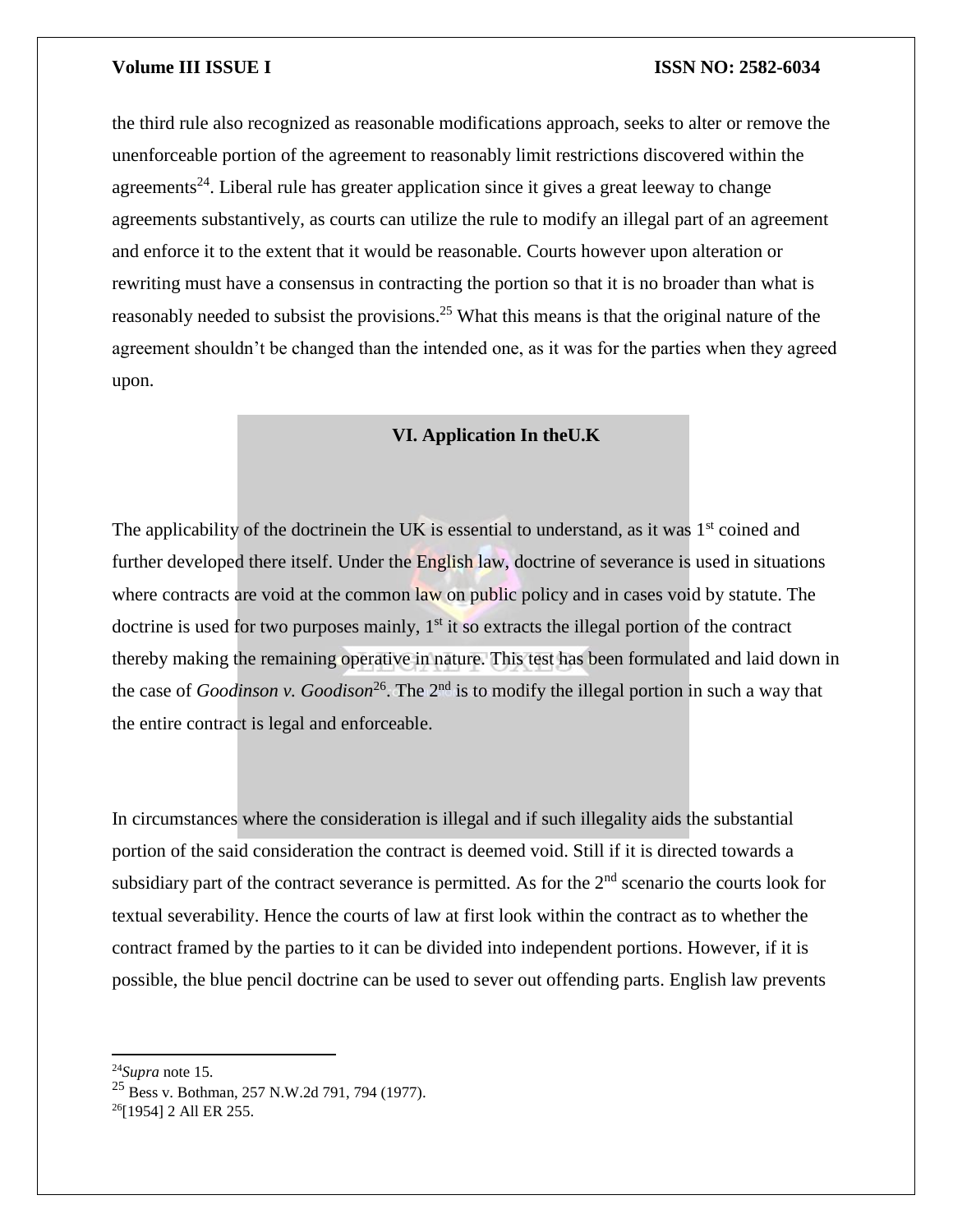modifications on the court's discretion. Therefore, it is well established that the English law makes use of the strict blue pencil rule<sup>27</sup>.

In*Rose and Frank Co v. JR Crompton and Bros Ltd<sup>28</sup>*The memorandum of understanding consisted of a clause that seemed to try to exclude jurisdiction of courts. The blue pencil rule was appliedand the clause in question was removed and the remaining agreement was legal.This served to establish the fact that the memorandum of understanding was not intended by parties to be binding at law.

The court again in the case of *mason v. provident clothing and supply co. ltd*<sup>29</sup> observed that the blue pencil rule can be used on certain occasions and only in circumstances where the part under contention being subject to clear severance, trivial and doesn't form the main part of the said restrictive covenant. The rule ought to be applied when the clause under question fails the test of reasonability without adding or deleting some word from the clause, importantly it should not be used in a way so as to change the entire meaning<sup>30</sup>. Lord Bridge had stated that an appropriate test of substantial severability should be utilized. Nevertheless, it would have two forms of substantial severability test.  $1<sup>st</sup>$  when textual severance can happen, the text takes this form: is the valid text unaffected by, and independent of the invalid text?

2<sup>nd</sup> whentextual severance cannot happen, the courts ought to change the text to achieve the required severance. However, courts can only do this if it doesn't change the entire meaning and purpose of the clause or legislation in contention<sup>31</sup>. Lord lowry presented a polar opposite finding by stating that an instrument on its face being ultra vires can be upheld by making use of the blue

l

<sup>27</sup>Thushanthiga Kumarasoorier, *How Are We Using the Blue Pencil? a Critical Analysis of The Application Of "Blue Pencil Rule" in illegal contracts in Sri Lanka*, 10 IJBEL, Aug 2016.

<sup>28</sup>Rose and Frank Co v. JR Crompton and Bros Ltd, [1924] UKHL 2.

<sup>&</sup>lt;sup>29</sup>Mason v. Provident Clothing and supply co. Ltd. [1913] A.C 724.

<sup>30</sup>Polly peck (holdings) Plc. And others v. Trelford and others, [1986] 2 W.L.R. 845.

 $31$ Daymond v. south west water authority, (1976) 1 All E.R 39;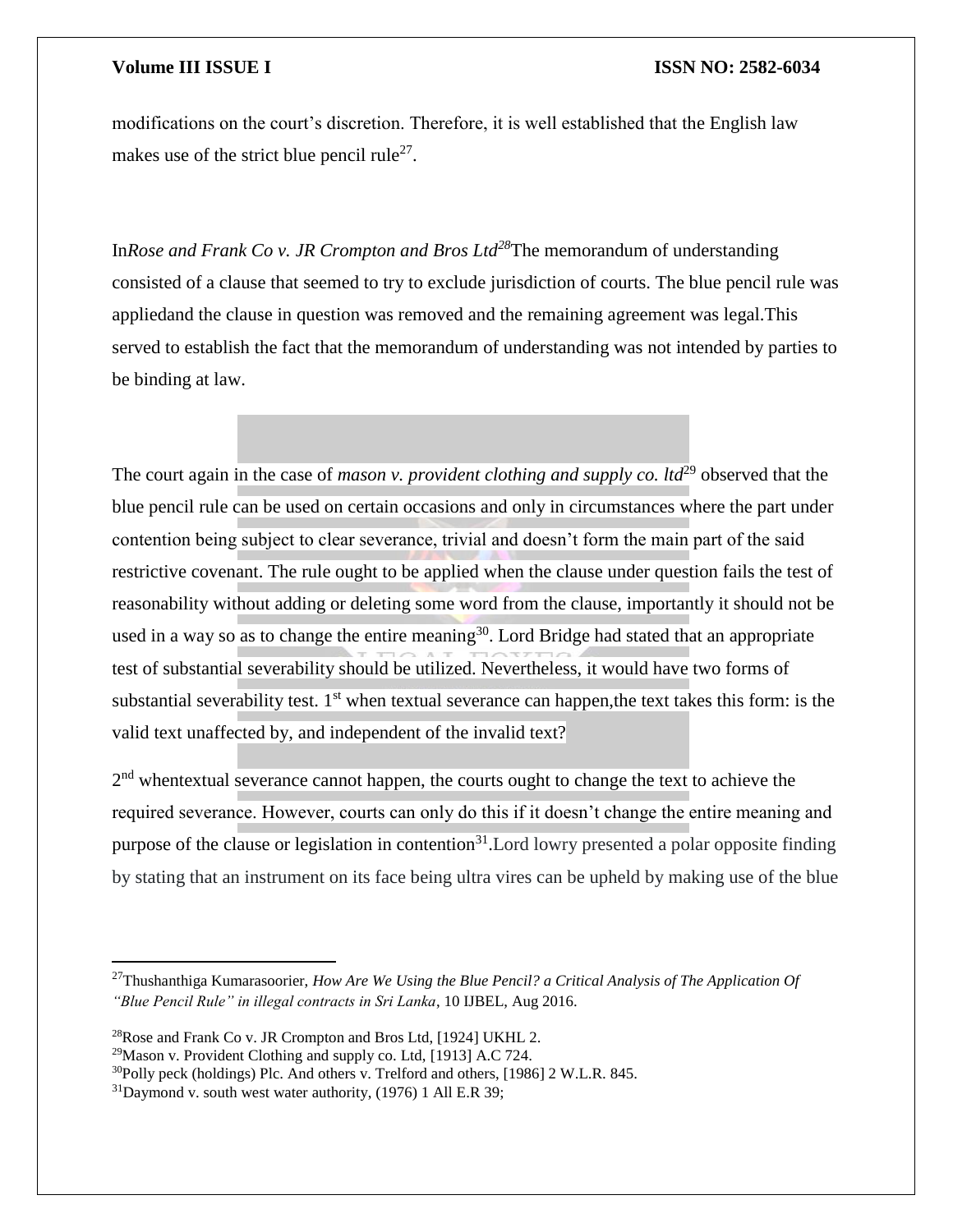pencil rule, given the fact that textual severance can happen and if what remained also passed substantial severance test<sup>32</sup>.

In the case of *Goodlife foods ltd v. hall fire protection ltd*<sup>33</sup> concerned a particular clause that sought to not include any harm as such arising from sale and usage of products. As per section2(1) of TheUnfair Contract Terms Act, 1977, when there is any attempt to exclude liability of personal injury or death, such a clause or section is deemed to be in valid pursuant to this section.The court made use of the blue pencil rule and deleted the section of the clause pertaining to personal injury or death, thereby leaving the remaining as it is. The rule ought to be used so far as it doesn't change the true nature of the agreement or clauses.

### **VII. Application in India**

The Indian contract law traces its origins from the English law. It adopts various principles and provisions set forth in it, because of this, various contractual theories, doctrines, principles are carried forward in the Indian law. They have been applied time to time, by taking into account the Indian social scenario and the legal provisions present. One such is the doctrine of blue pencil. The doctrine of blue pencil has extensive application in India; it applies to contract act, non- compete agreements and arbitration clauses. Blue pencil rule is used by courts to enforce legal parts and unenforced the illegal portion. The words which are not binding or go well with the entire contract are declared invalid. Often, there is alteration of a contract where some parts are altered which is illegal, but with the assistance of the blue pencil rule.This alteration can be deemed to be invalid and not binding in nature.

In P. Ramanatha Aiyar's Advanced Law Lexicon,<sup>34,</sup> stated that blue pencil doctrine is a judicial standard for deciding to annul the whole contract or only the part that is offending. The rule seeks to remove only the illegal words by running over a blue pencil through them, as opposed to adding, changing or rearranging words.

<sup>32</sup> Dunkley v. Evans, (1981) 1 W.L.R. 1522.

<sup>&</sup>lt;sup>33</sup>Goodlife foods ltd v. hall fire protection ltd [2017] EWHC 767 (TCC).

<sup>34</sup> 1 P. Ramanatha Aiyar's, Advanced Law Lexicon553-554 (3rd ed. 2005).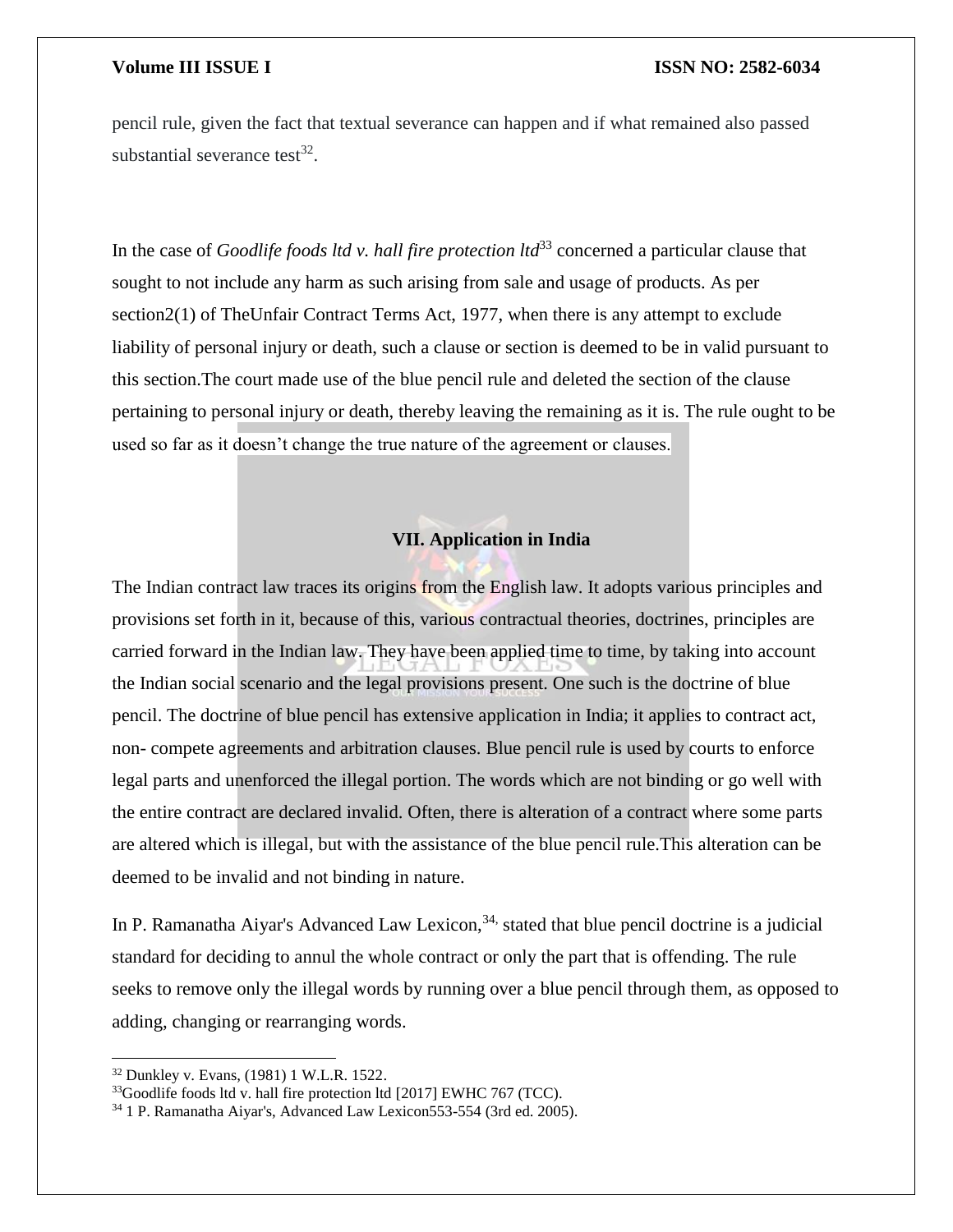The contracts in India have been governed by the Indian contract, 1872, which is based upon the principles of English common law. It is a comprehensive legislation dealing with several aspects relating to contracts within it.The act provides for discharge of contract. Though the act doesn't specifically mention the doctrine of blue pencil, rather the rule is spread amongst its provisions.

1.Section 24 of The Indian Contract Act, 1872

This section stipulates situations when agreements can be declared void. The view is that this section adopts the blue pencil rule<sup>35</sup>. It says that on one hand if a portion of a consideration for one or more object is unlawful, then the agreement is void. Conversely if anyone or any such portion of several considerations for an object is unlawful, then even in such a case the agreement is void. This is not an absolute proposition without any exceptions existing within it. In certain scenarios the illegal portion cannot be severed off from the legal one since they are so intertwined with one another<sup>36</sup>. To explain this much better we can consider an example to that effect.

*'A' promises to supervise, on behalf of 'B', 'B'is a legal manufacturer of indigo, and an illegal traffickerof other articles. 'B' promises to pay to 'A' a salary of 10,000 rupees a year.<sup>37</sup>*

This agreement is termed as void, because of the object of A promise and consideration for B promise which in part is unlawful. Apart from that the exception rule is also present, as both the illegal and legal portions are very much intertwined with one another. The entire agreement would collapse upon removal of any illegal part.

<sup>36</sup>Bharat chugh, To sever or not sever! Understanding blue pencil rule of severability under contract law, Rahul's IAS- The Official Blog (Dec. 24, 2017)[,https://rahulsiasblog.com/2017/12/24/to-sever-or-not-to-sever](https://rahulsiasblog.com/2017/12/24/to-sever-or-not-to-sever-understanding-the-blue-pencil-rule-of-severability-under-contract-law/)[understanding-the-blue-pencil-rule-of-severability-under-contract-law/.](https://rahulsiasblog.com/2017/12/24/to-sever-or-not-to-sever-understanding-the-blue-pencil-rule-of-severability-under-contract-law/)

<sup>37</sup>Indian Contract Act, 1872, *Illustration* to§ 24.

 $\overline{a}$ 

<sup>35</sup> Meena R.L, Text book On contract Law including Specific relief132 (Universal Law Publication Co. 2008).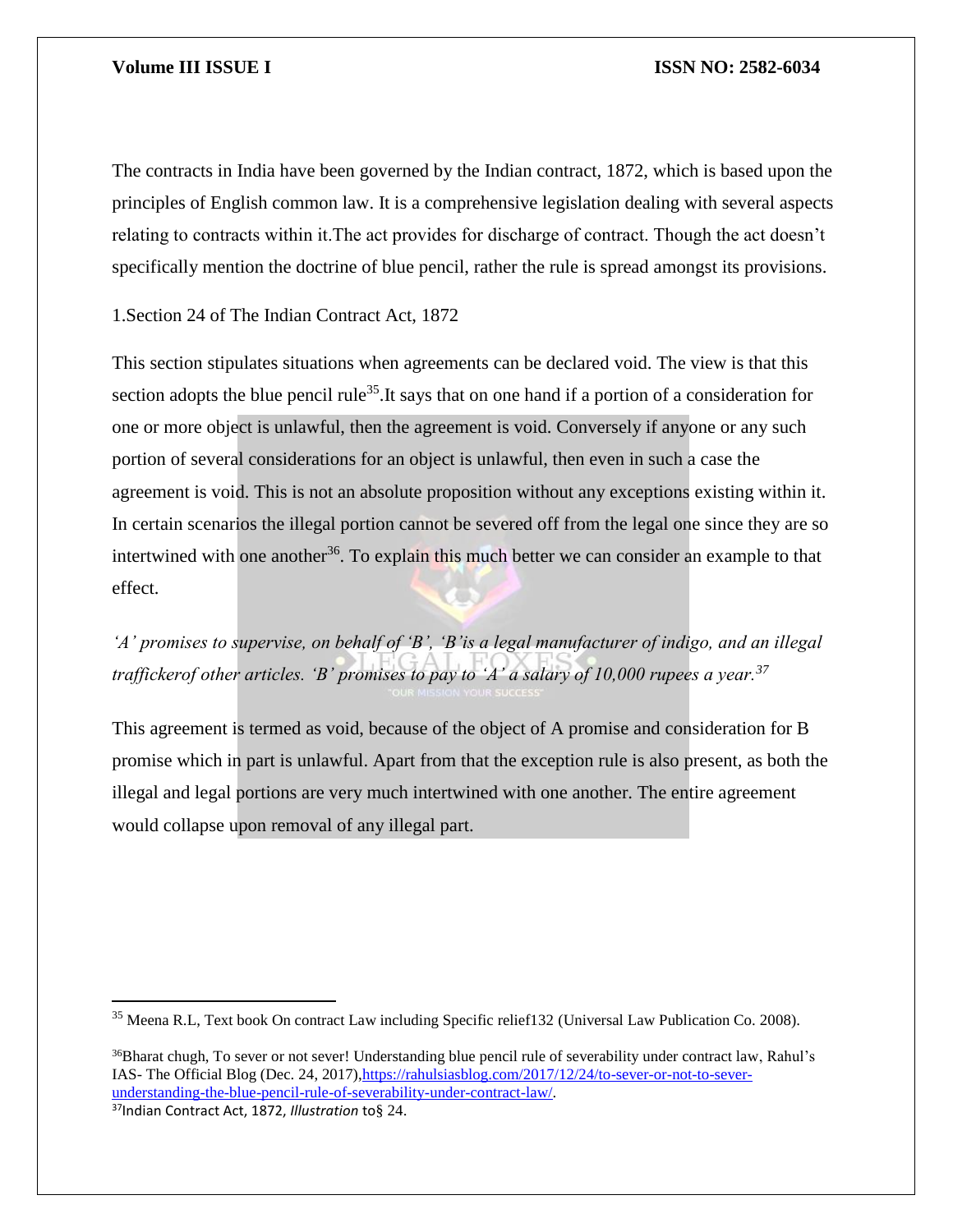However, for a clear understanding of applicability of the blue pencil rule, section 57 and 58 of the Indian contract acts can also be read. These sections show a class of cases which can be considered truly severable and therefore capable of being under the blue pencil.

2.Section 57of The Indian Contract Act, 1872

This section of The Indian Contract Act, 1872 stipulates reciprocal promises. A reciprocal promise is when a promise is exchanged for a promise, here a promisor and promise take some obligation to complete towards each other. The persons may have entered a contract to do legal acts, but once the contract was established on certain conditions, they agreed to do illegal acts. Under such scenarios the earlier acts are valid and the latter acts are held to be void. Considering an example,*A promises to supply coats to B. B then promises to sell such coats on black market for better profits*. In this case A's promise to B is valid, but B's promise to sell coats on the black market are invalid.

### 3.Section 58of The Indian Contract Act, 1872

The section mentions a possibility to make a contract with an alternative promise. If one part of the alternative promise is legal and other is illegal, then under such cases only the legal branch can be enforced. Considering an example to the same, *A promises to pay back her loan to B, but such payment of loan is being done by money illegally acquired*. Thus, the promise to pay back the loan is valid, but the promise to pay by black money is invalid.

From the above sections it is clear that they can come under the blue pencil rule for modification or termination of contracts accordingly.The blue pencil rule has been invoked in cases of business and profession, agreements concerning restraints on trade or in modern understanding as one would consider 'non- compete agreements', where restraint of any manner is illegal is suitably excised and remaining contract given effect to. In fact, blue pencil has its genesis to cases where employers would impose restraints on their employees and the courts would enable a balancing act thereby segregating the good from bad.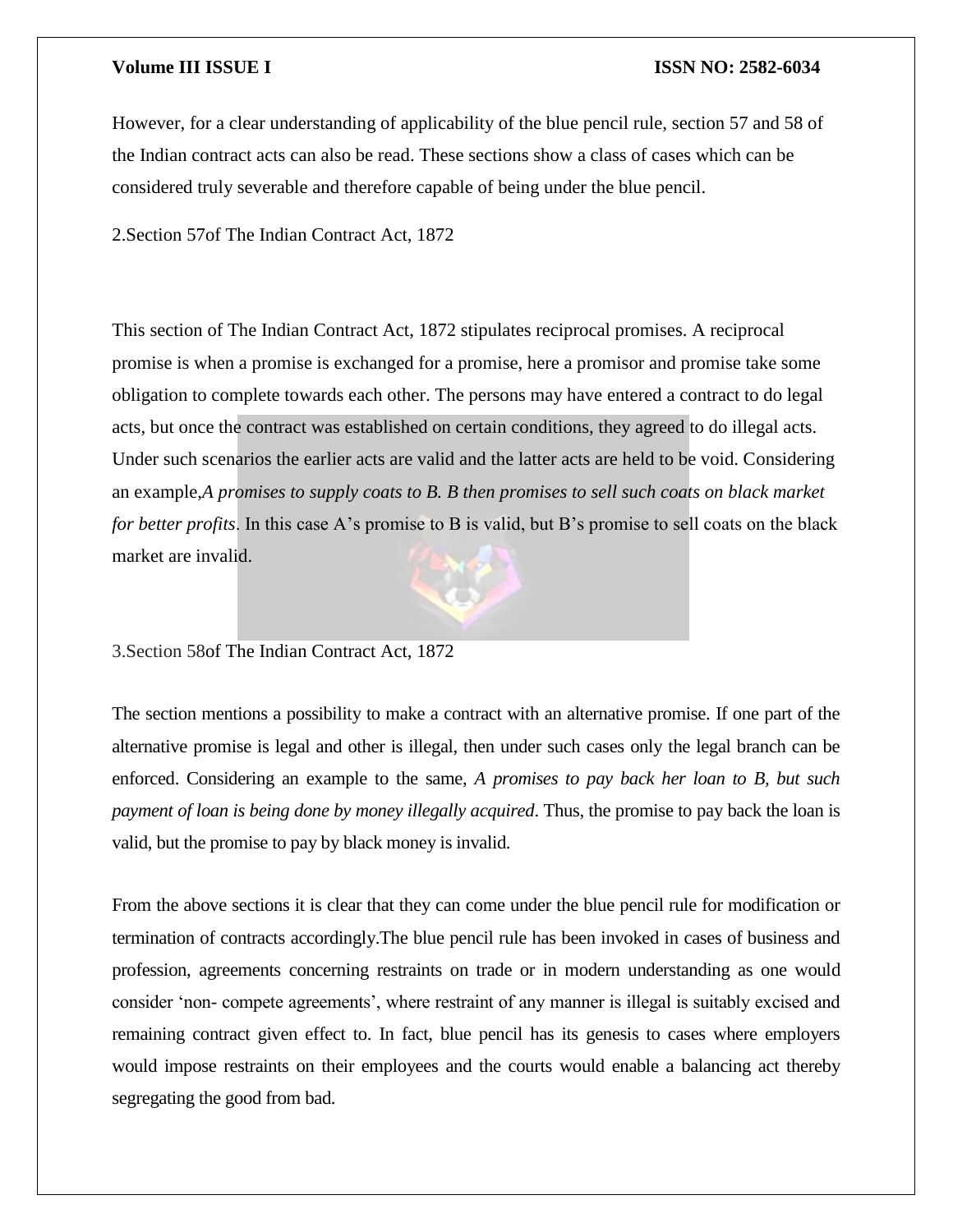In certain cases, the doctrine of severability has been used for pensioner's benefit. It retains any portion of the relevant memorandum making the same applicable to pensioners regardless of their date of their own retirement<sup>38</sup>.

The courts have evolved and utilized the blue pencil rule in contracts by holding that in an agreement clause can be separable. This happens when one clause is void and need not amount to other clauses to fail<sup>39</sup>. This rule has been applied by holding that the sub clause in contention was separable from the main clause which made a reference to an arbitrator imperative. It is necessary to note the sub- clause that appears to be void will not in any way affect the rights of the parties to adopt the recourse of arbitration, thereby not making a reference to an arbitrator any less an alternative remedy<sup>40</sup>

In India the blue pencil doctrine is applicable to covenants dealing with restraints of trade or noncompete agreements as well as to arbitration clauses. *Sunil Kumar Singhal and another v. Vinod Kumar<sup>41</sup>* It has held that within the arbitration clauses the offending parts can be separated with use of blue pencil rule.Courts of law have applied the doctrine to contracts where some clauses illegal, redundant or opposed to the public policy laid down<sup>42</sup>. In another such case it was held that if a contract for sale of property of 8 flats is illegal and void, due to being contrary to building regulations and the master plan, such agreement for sale with lower number of flats if remitted under section 12 is then enforceable.<sup>43</sup>

Indian courts also consider the views held by lord bridge of the blue pencil rule, substantial severability is pertinent. This can be seen in the supreme court caseof *Shin satellite public co ltd* 

 $\overline{\phantom{a}}$ 

<sup>40</sup>Shin Satellite Public Co. Ltd. v. Jain Studios Limited, AIR 2006 SC963. <sup>41</sup>(2007) Indlaw ALL 2702.

<sup>38</sup>D. S. Nakara v. Union of India,(1983) AIR 130.

<sup>39</sup> Babasaheb Rahimsaheb v.Rajaram Raghunath (1931) 33 BOMLR 260.

<sup>42</sup> Cipla Ltd. v. Anant Ganpat Patil and Ors, 2008(1) ALLMR526.

<sup>43</sup>Canara Bank v. K.L. Rajgarhia, 2009(157) DLT344.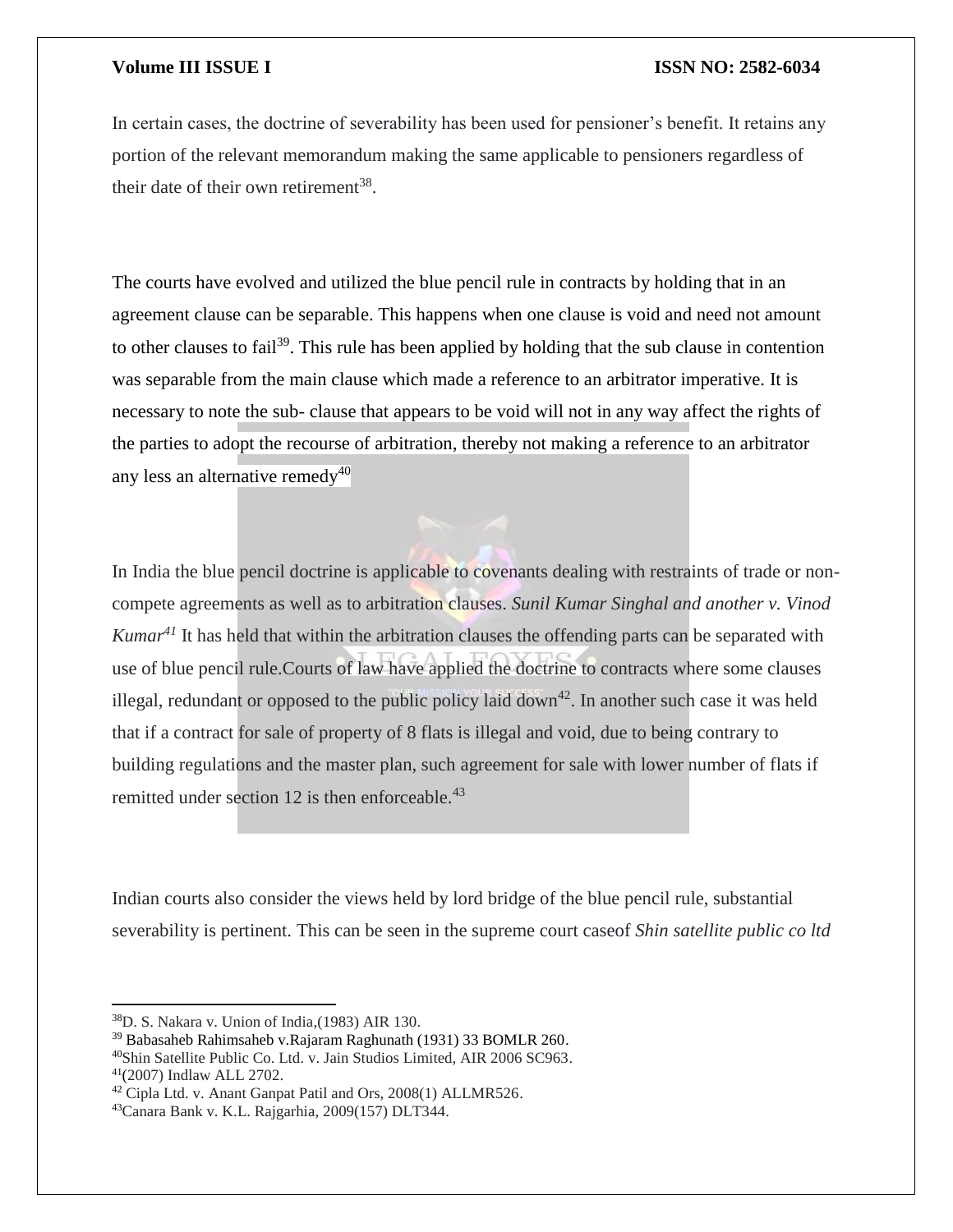*v. Jain studios ltd*<sup>44</sup>, the court cited judgements of English courts cases such as *Goldsoll v*. Goldman<sup>45</sup>, Attwood v. Lamont<sup>46</sup>, Leases Manprop Ltd v.O' Dell & Ors,<sup>47</sup> and Kall – Kwik *Printing v. Frank Clearance Rush*<sup>48</sup> arrived to the point that the legal position in India is not different to the English Law. Whilst considering the view that substantial severance is possible given the circumstances, C.K Thakkar J utilized the liberal approach of blue pencil rule by relying on the precedents established in certain cases.<sup>49</sup> This decision by the court has stood test of time and stands authoritative till today<sup>50</sup>

In addition to this,it provided a litmus test for deciding or an agreement or order is substantially severability and not within textual severability. Duty is cast upon the court to cut and separate technical or trivial portions by holding onto the main portion thereby giving effect to latter. but it is to be given effect only if it is legal and enforceable. The courts should also consider the question whether the parties to a contract could have agreed upon valid terms of a contract had they known other terms were unlawful. On consideration if the answer turns out to be positive the severability rule is applied and valid parts would then be enforced.

# **VIII. Limitations on the doctrine of blue pencil**

The blue pencil rule has certain limitations to its usage and cannot be applied to contracts and restrictive covenants across the board. The primary criticism of the strict rule of blue pencil is that it is very mechanical in nature by placing unnecessary importance on the fact that covenants are separate and glorify form over substance<sup>51</sup>. Justice Bobbitt in his dissenting opinion in a

 $\overline{\phantom{a}}$ 

<sup>51</sup> Jon P. McClanahan and Kimberly M. Burke, *Sharpening the Blunt Blue Pencil: Renewing the Reasons for Covenants not to Compete in North Carolina*, 90 N.C.L. Rev. 1931 (2012).

<sup>44</sup> AIR 2006 SC 963.

 $45(1914)$  2 Ch. 603.

<sup>46</sup>[1920] 3 K.B. 571.

<sup>47</sup> (1969) 2 All ER 849.

<sup>48</sup>(1996) FSR 114

<sup>49</sup> Babasaheb Rahimsaheb v. Rajaram Raghunath, (1931) 33 BOMLR 260; Union Construction Co (P) Ltd v. Chief Engineer, Eastern command, Lucknow and Anr, (1960) AIR 72

<sup>50</sup> Cilpa Ltd v. Anant Ganpat Patil and Ors 2008 (1) BomCR 78; Rakesh Jain v. M/S Wellwon Builders (India)Pvt. Ltd, (2011) 4 Arb LR 160 All.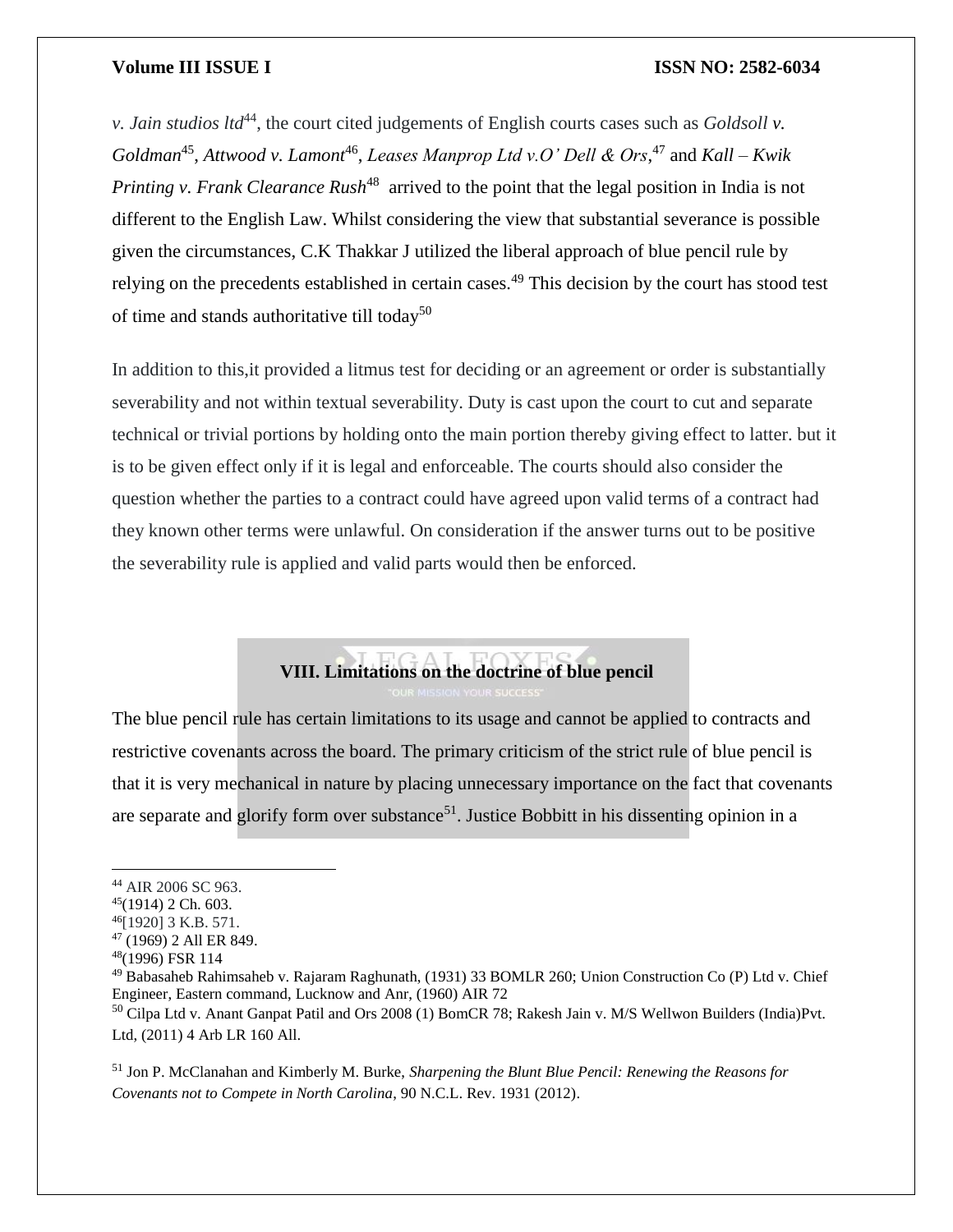leading case warned the use of strict blue pencil rule, the enforceability of a covenant can turn on whether the covenant had divisions of territory making use of the conjunction or in place of and. It is an immaterial choice of word and should not have any bearing on a covenant's enforcement.<sup>52</sup>

This fact has been emphasized a lot that the courts should not use the rule to change the meaning and nature of agreement between the parties. The clause that remains after use of blue pencil rule should reflect the original meaning and intentions as it was when the parties originally entered. It is also important that the clause that prevails does make logical sense and is not redundant and unreasonable. If the purpose of using blue pencil is to make a contractual clause illogical or unreasonable, then it shouldn't be used at all. There are cases the blue pencil rule has been heavily criticized, as the test cannot be applied to an unenforceable definition within a noncompete covenant. This is because any modifications would lead to unwanted changes in other provisions of the contract<sup>53</sup>

The all or nothing rule is inconsistent with the freedom of contract principles. This can be understood in a scenario when the court refuses to enforce a non-compete, it is done regardless the fact that the said non-compete is one component of a bigger contract and presumably one which the employer compensated the employee. It creates a windfall for employees, as they are not required to give any consideration, they got in exchange for agreeing a covenant<sup>54</sup>. The same approach of all or nothing rule may not operate as a deterrent for overreaching of employers. This causes the reasonableness standard is a fuzzy one not capable of hard and fast guidelines<sup>55</sup>.

Further, this rule creates uncertainty in the law as the courts are faced with a problem of its applications. The issue that comes up before the courts is that, whether to enforce a restrictive covenant or not. While its reasonable that the courts would enforce a restrictive covenant based on its equity, the decision should be on the fact whether the covenant is reasonable. However,

<sup>52</sup> Welcome Wagon Int'l, Inc. v. Pender, 255 N.C. at 256, 120 S.E.2d at 747 (1961).

<sup>53</sup>Francotyp-Postalia Ltd v. Whitehead, (2011) EWHC 367.

<sup>54</sup>Supra note 50.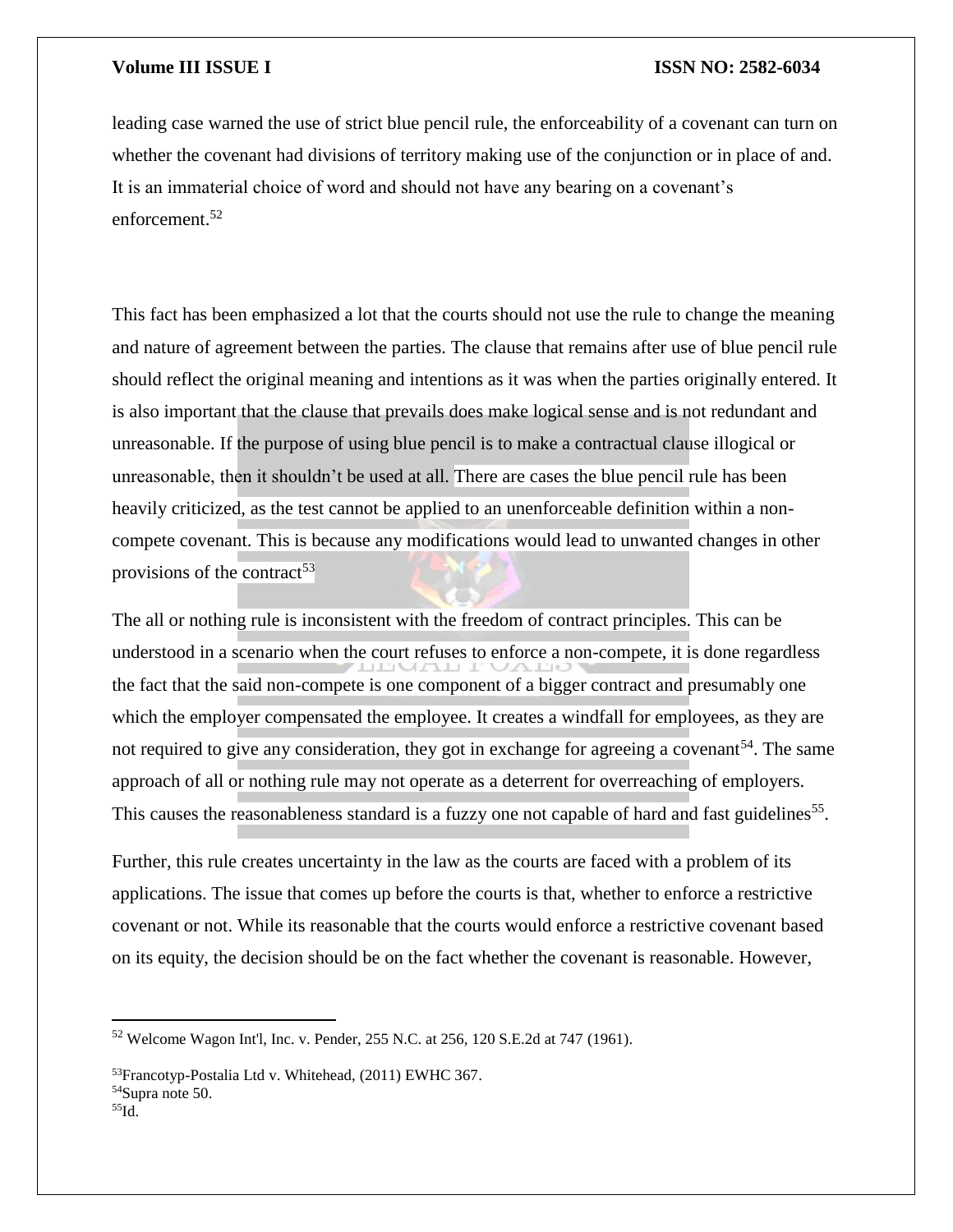this tension would be pronounced in places that use the all or nothing rule, as there is no way for the court to enforce any portion of the covenant against anyone unless it finds it reasonable.

The supreme court of India acknowledged the limitations of the doctrine of blue pencil by stating that a contract ought to be severed with great caution. Only when the severability is feasible and the contract capable of subsisting after the running blue pencil over it, that this action should be embarked upon.<sup>56</sup>

### **IX. Doctrine of Blue pencil and doctrine of severability**

Doctrine of severability is mostly applied to determine validity under the constitutional law. It propounds that when any provision or clause of an act is inconsistent with the constitution or fundamental rights that provision or clause it ought to be removed. The removal should be such that the act must survive upon removal of the illegal part. The whole act in question should not be void only the offending portion can be void and if the rest of the which is valid can continue to exist after severance of the void part. The doctrine also has application in other fields including contracts. One of the basic rules of contract law is that the unlawful portion is illegitimate and thus can't be enforced. But several contracts have a part that is unlawful and rest lawful, under such circumstances the courts separate the unlawful from the lawful portion and enforces the legal part.<sup>57</sup> This is known as concept of severability rule, still it only gives power to remove such part and not alter or change it. Nevertheless, if the severability rule cannot apply the whole contract in question can cease to exist being void or illegal in nature. Due to lack of this ability, a new approach was necessary to counter the problems. In the case of *mallan v. may<sup>58</sup>* a new concept was developed to deal with this issue. Though it wasn't given a name as such it later came to be known as the blue pencil rule. The blue pencil rule allows no changes, severance or alteration of words or clauses that are considered to be illegal and unenforceable.

<sup>56</sup>Shin satellite public co ltd v. Jain studios ltd, AIR 2006 SC 963.

<sup>57</sup>Varun Agarwal, *What is the Doctrine of Blue Pencil?*,White code. Legal (Jul. 19, 2020),

https://whitecode.legal/more/NzE3/What-is-the-Doctrine-of-Blue-Pencil (Jan.20, 2021).

<sup>58</sup> supra note 7.